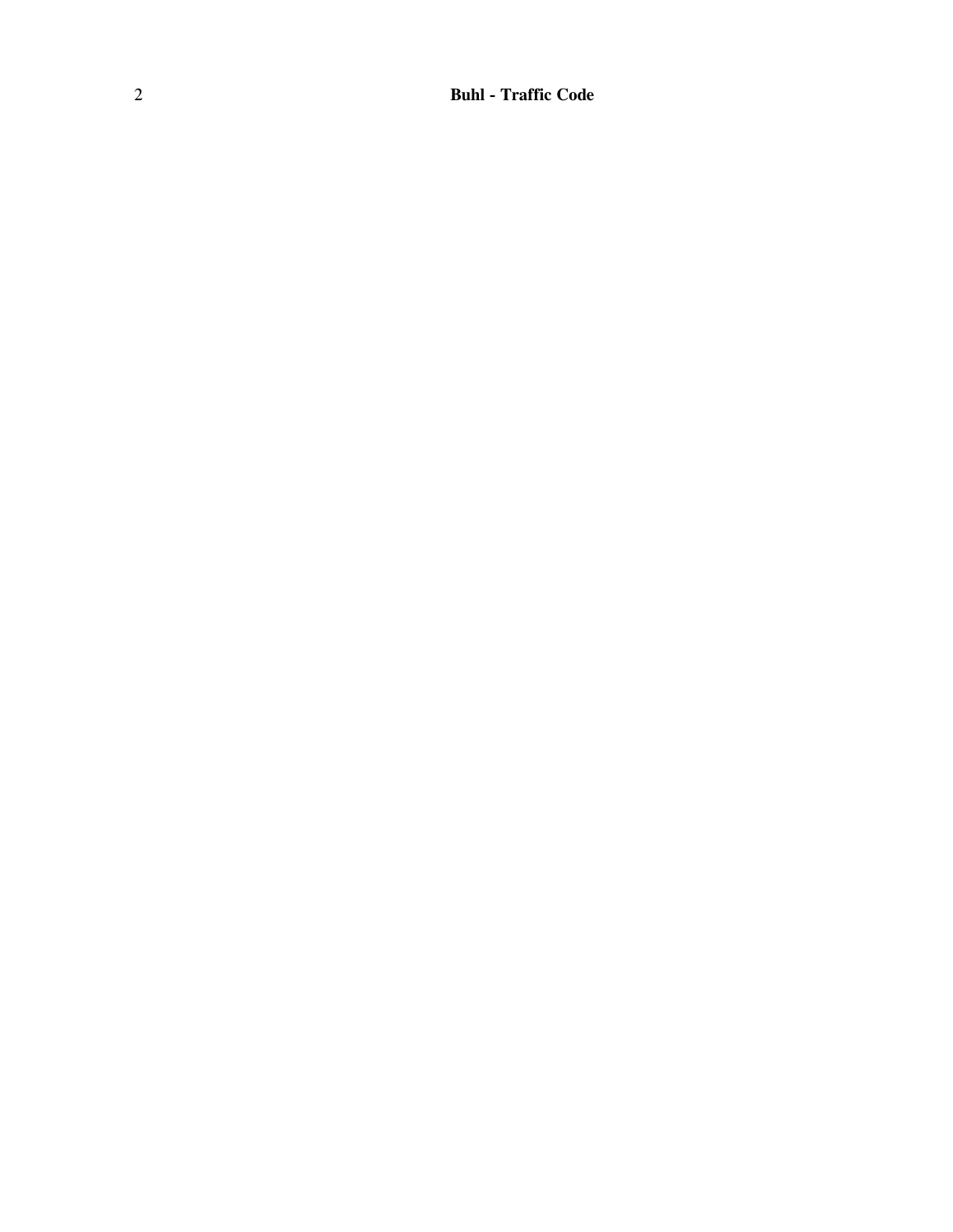### **CHAPTER 70: GENERAL PROVISIONS**

Section

| 70.01 | State provisions adopted |  |
|-------|--------------------------|--|
|-------|--------------------------|--|

- 70.02 Definitions
- 70.99 Penalty

# ' **70.01 STATE PROVISIONS ADOPTED.**

The Highway Traffic Regulations Act, M.S. Chapter 169, as it may be amended from time to time, and M.S.  $\S$  171.01, 171.02 and 171.24, as they may be amended from time to time, are hereby adopted by reference.

### $$70.02$  DEFINITIONS.

Unless the language or context clearly indicates that a different meaning is intended, all words and phrases in this code shall be given the meaning as defined for them by the Highway Traffic Regulation Act of the state.

(Prior Code,  $\S$  7.28)

### ' **70.99 PENALTY.**

The penalty for violation of the provisions of M.S. Chapter 169, as it may be amended from time to time, shall be identical with the penalty provided in the statutes for the same offense.

3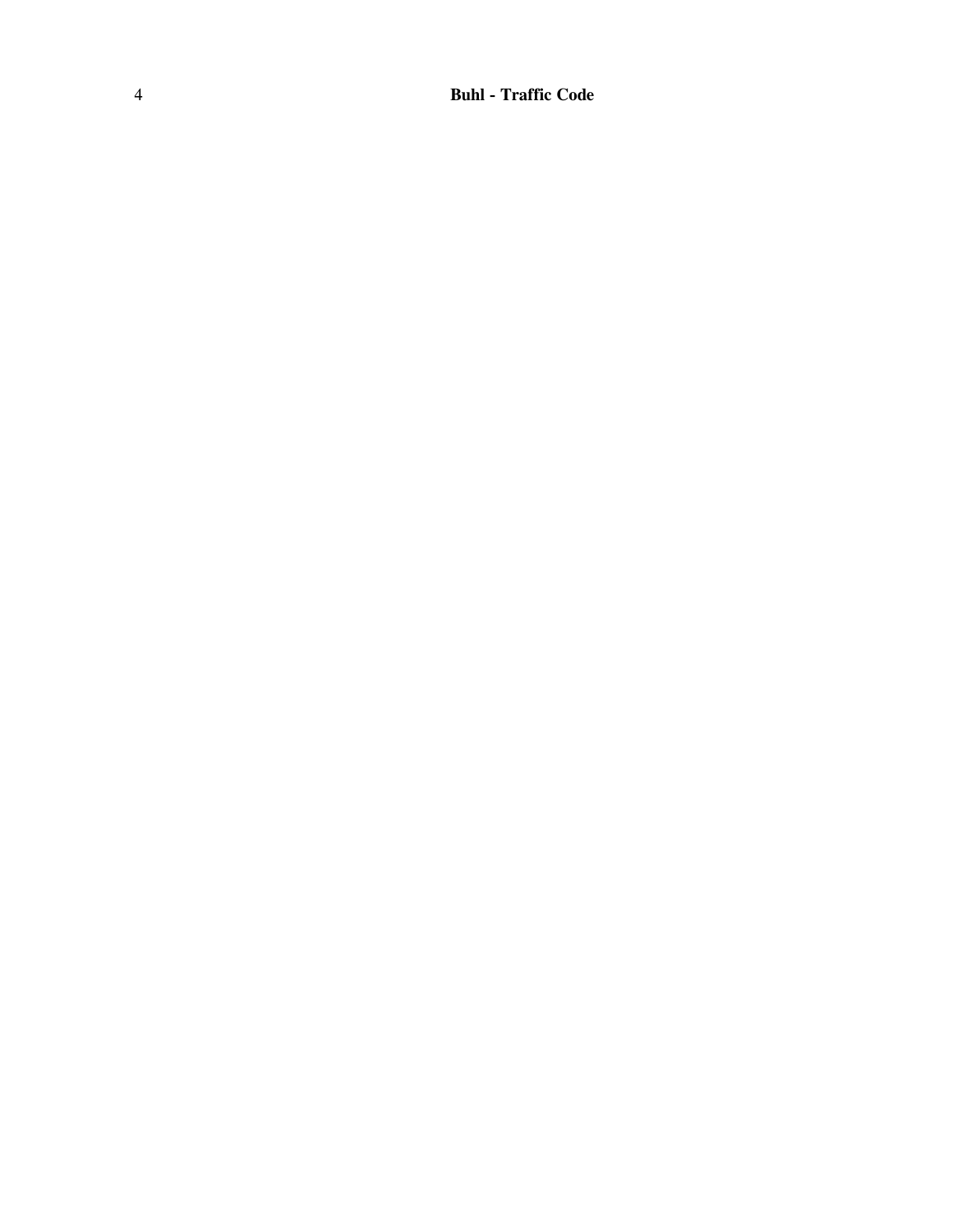# **CHAPTER 71: TRAFFIC RULES**

# **Section**

# *General Provisions*

| 71.01 | <b>Exhibition driving</b> |  |
|-------|---------------------------|--|
|       |                           |  |

- 71.02 Pedestrians; obstruction prohibited
- 71.03 Approaching buses
- 71.04 Driving right of center
- 71.05 Driving over fire hose
- 71.06 Funeral processions
- 71.07 Hitching to vehicles
- 71.08 Hitchhiking
- 71.09 Leaving motors running
- 71.10 Engine retarding brakes

### *Traffic-Control Devices*

- 71.20 Unauthorized placing of signs
- 71.21 Damaging signs

#### *GENERAL PROVISIONS*

#### ' **71.01 EXHIBITION DRIVING.**

No persons shall drive or operate a vehicle on a public highway, street, parking lot, alley, or other public property or private property, without consent of the owner:

(A) In a manner as to cause the tires to squeal, the gears to grind, the motor to backfire, or soil to be thrown; or

(B) At erratic or irregular and changing speeds so as to create a hazard to himself, herself or other persons or property, or to interfere with other traffic in the area.

(Prior Code,  $\S 7.02$ ) Penalty, see  $\S 70.99$ 

# ' **71.02 PEDESTRIANS; OBSTRUCTION PROHIBITED.**

Vehicles shall not stop on the crosswalk so as to interfere with the passage of pedestrians. (Prior Code,  $\S 7.19$ ) Penalty, see  $\S 70.99$ 

#### ' **71.03 APPROACHING BUSES.**

Every person in charge of any vehicle upon any street approaching any bus which has stopped or is about to stop for the purpose of taking on or discharging passengers shall not approach nearer than ten feet from the bus until the bus shall have taken or discharged its passengers and has again started.

(Prior Code,  $\S 7.18$ ) Penalty, see  $\S 70.99$ 

### ' **71.04 DRIVING RIGHT OF CENTER.**

(A) Every person using any vehicle on any street in the city shall operate, drive, or ride the vehicle on the portion to the right of the center of the street. A vehicle, except when passing another vehicle ahead, shall keep as near the right-hand curb as practicable.

(B) Vehicles moving slowly shall keep as close as possible to the curb on the right allowing more swiftly moving vehicles free passage to their left.

(C) Except at intersections, and then only if not posted otherwise, it shall be unlawful for any person operating a motor vehicle on any street to cross the center of the street for the purpose of parking on the side of the street opposite of the original direction of travel.

(D) It shall be unlawful for any person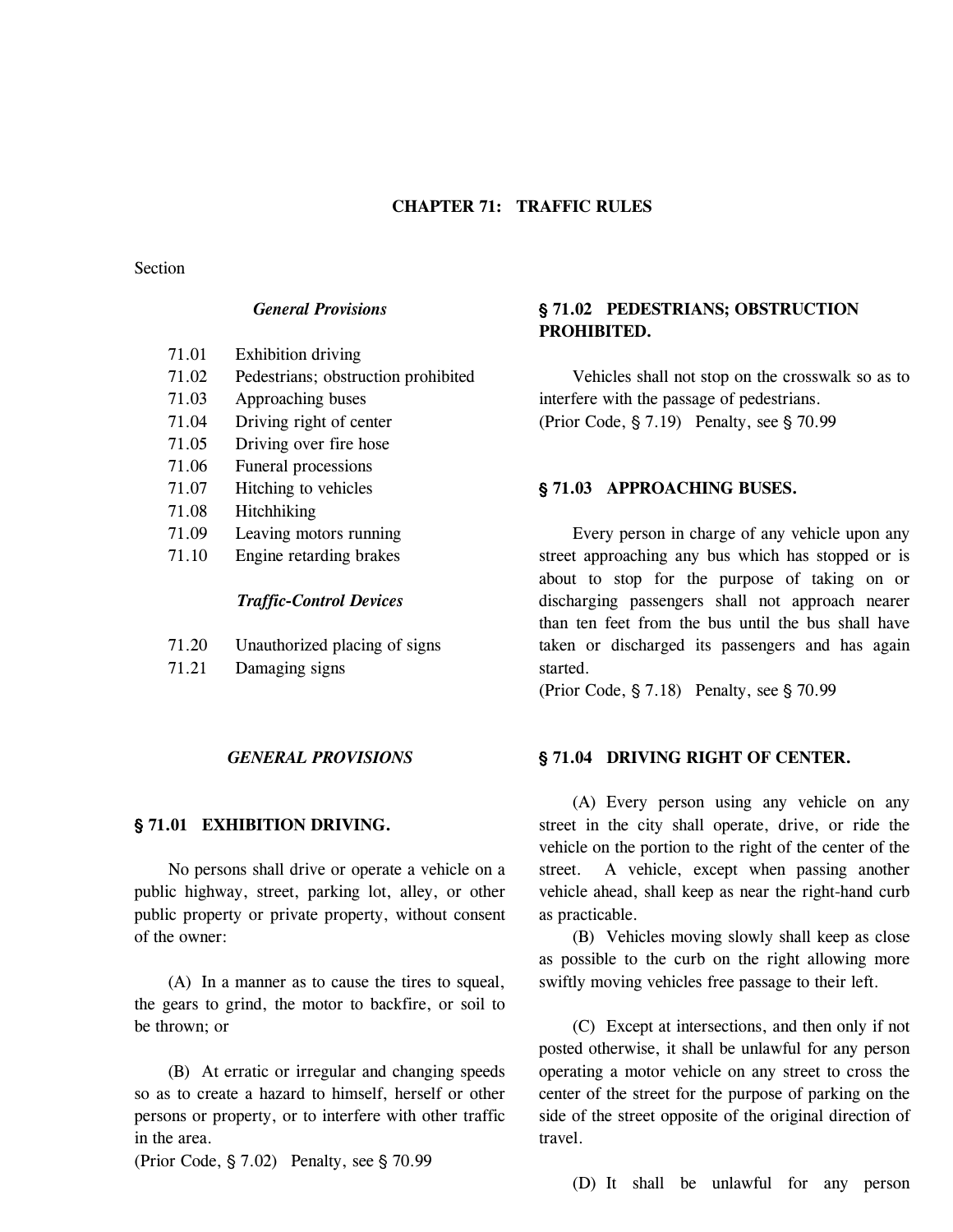operating a motor vehicle on any street to back up or drive from a parked position and commence travel in the opposite direction from which the motor vehicle faced when parked.

(Prior Code, § 7.20) (Am. Ord. 02-01, passed 5-21-02) Penalty, see § 70.99

5

2002 S-1 6 **Buhl - Traffic Code**

#### ' **71.05 DRIVING OVER FIRE HOSE.**

No person shall drive any vehicle over any unprotected hose of the Fire Department when laid down on any street, private driveway, or alley to be used at any fire alarm or fire, without the consent of the official in command.

(Prior Code,  $\S 7.24$ ) Penalty, see  $\S 70.99$ 

#### $$71.06$  FUNERAL PROCESSIONS.

Funeral processions may identify themselves by using regular lights on all cars and by keeping cars in close formation. Drivers of all other vehicles, except emergency vehicles, shall yield the right-of-way.

(Prior Code,  $\S 7.26$ ) Penalty, see  $\S 70.99$ 

### ' **71.07 HITCHING TO VEHICLES.**

No person shall ride or jump upon any vehicle, and no person, when riding, shall allow any part of the body to protrude beyond the limits of the vehicle. (Prior Code,  $\S 7.22$ ) Penalty, see  $\S 70.99$ 

#### ' **71.08 HITCHHIKING.**

No persons shall stand in a street or alley for the purpose of soliciting a ride from the driver of any private vehicle.

(Prior Code,  $\S 7.27$ ) Penalty, see  $\S 70.99$ 

#### ' **71.09 LEAVING MOTORS RUNNING.**

No person shall leave an automobile unattended on a street while the engine is running. (Prior Code,  $\S 7.21$ ) Penalty, see  $\S 70.99$ 

#### ' **71.10 ENGINE RETARDING BRAKES.**

The City Council ordains that use of engine retarder brakes (Jake braking) is prohibited within the city, except in an emergency.

(Ord. 98-08, passed 12-15-98) Penalty, see § 70.99

#### *TRAFFIC-CONTROL DEVICES*

# ' **71.20 UNAUTHORIZED PLACING OF SIGNS.**

No person shall place, maintain, or display any unauthorized signal, marking or device, imitating, resembling or hiding an official traffic-control device, or railroad sign or signal. No person shall place, maintain, or display any red light or red sign, signal, or lighting device in a way as to interfere with the effectiveness of efficiency of any highway traffic-control device or signal used in the operation of a railroad.

(Prior Code,  $\S 7.16$ ) Penalty, see  $\S 70.99$ 

#### $$71.21$  DAMAGING SIGNS.

No person shall alter, deface, injure, knock down, or remove any official traffic-control device, railroad sign or signal, or any inscription, shield, or insignia thereon or any other part thereof. (Prior Code, § 7.17) Penalty, § 70.99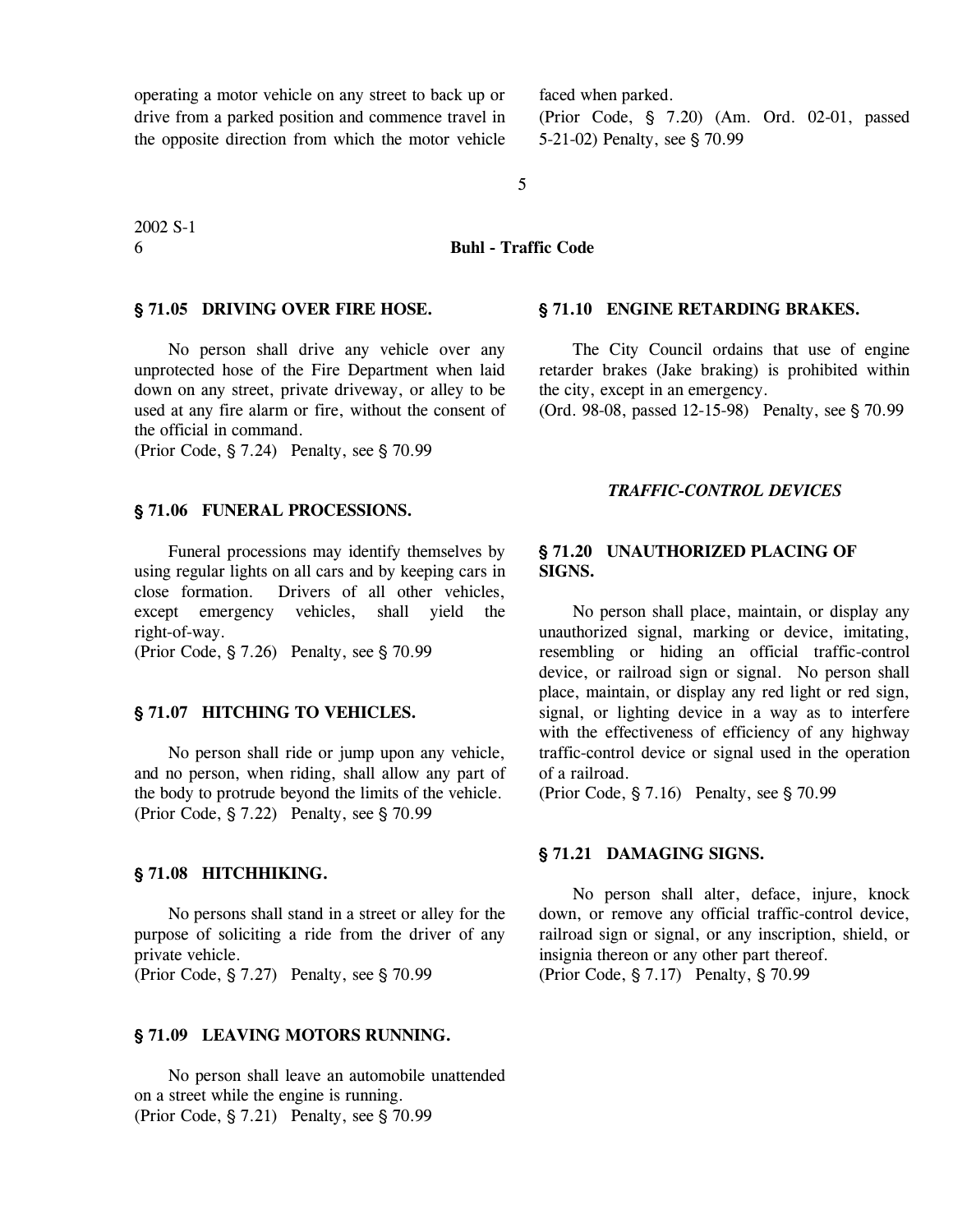# **CHAPTER 72: PARKING REGULATIONS**

# **Section**

- 72.01 Restricted parking locations
- 72.02 Camping trailers; commercial vehicles
- 72.03 Brakes used in parking
- 72.04 Display for sales
- 72.05 Night parking lights
- 72.06 Control of parking or stopping
- 72.07 Calendar parking
- 72.08 Impounding or moving vehicles

# ' **72.01 RESTRICTED PARKING LOCATIONS.**

No person shall stop, stand, or park a vehicle, except to avoid conflict with other traffic, or in compliance with directions of a licensed peace officer or traffic control device in any of the following places:

- (A) On a sidewalk;
- (B) In front of a public or private driveway;
- (C) Within an intersection;
- (D) Within ten feet of a fire hydrant;
- (E) On a crosswalk;

(F) Within 20 feet of a crosswalk at an intersection;

(G) Within 30 feet upon the approach of any flashing beacon, stop sign, or traffic control signal located at the side of a roadway;

(H) Between a safety zone and the adjacent curb or within 30 feet of points on the curb immediately

opposite the ends of a safety zone unless a different length is indicated by signs or markings;

(I) Within 50 feet of the nearest rail or a railroad crossing;

(J) Within 20 feet of the driveway entrance to any fire station and on the side of a street opposite the entrance to any fire station within 75 feet of the entrance when properly sign-posted;

(K) Alongside or opposite any street excavation or construction when the stopping, standing, or parking would obstruct traffic;

(L) On the roadway side of any vehicle stopped or parked at the edge or curb of a street;

(M) Upon any bridge or other elevated structure upon a highway or within a highway tunnel; and

(N) At any place where official signs prohibit stopping.

(Prior Code,  $\S 7.12$ ) Penalty, see  $\S 70.99$ 

# ' **72.02 CAMPING TRAILERS; COMMERCIAL VEHICLES.**

(A) No person shall, for camping purposes, leave or park a house trailer on any street or alley in the city. (Prior Code,  $\S$  7.13)

(B) (1) It is unlawful to park a commercially licensed truck tractor, semi-trailer, detached semi- trailer, truck tractor and semi-trailer, commercially licensed trailer, or commercially licensed vehicle in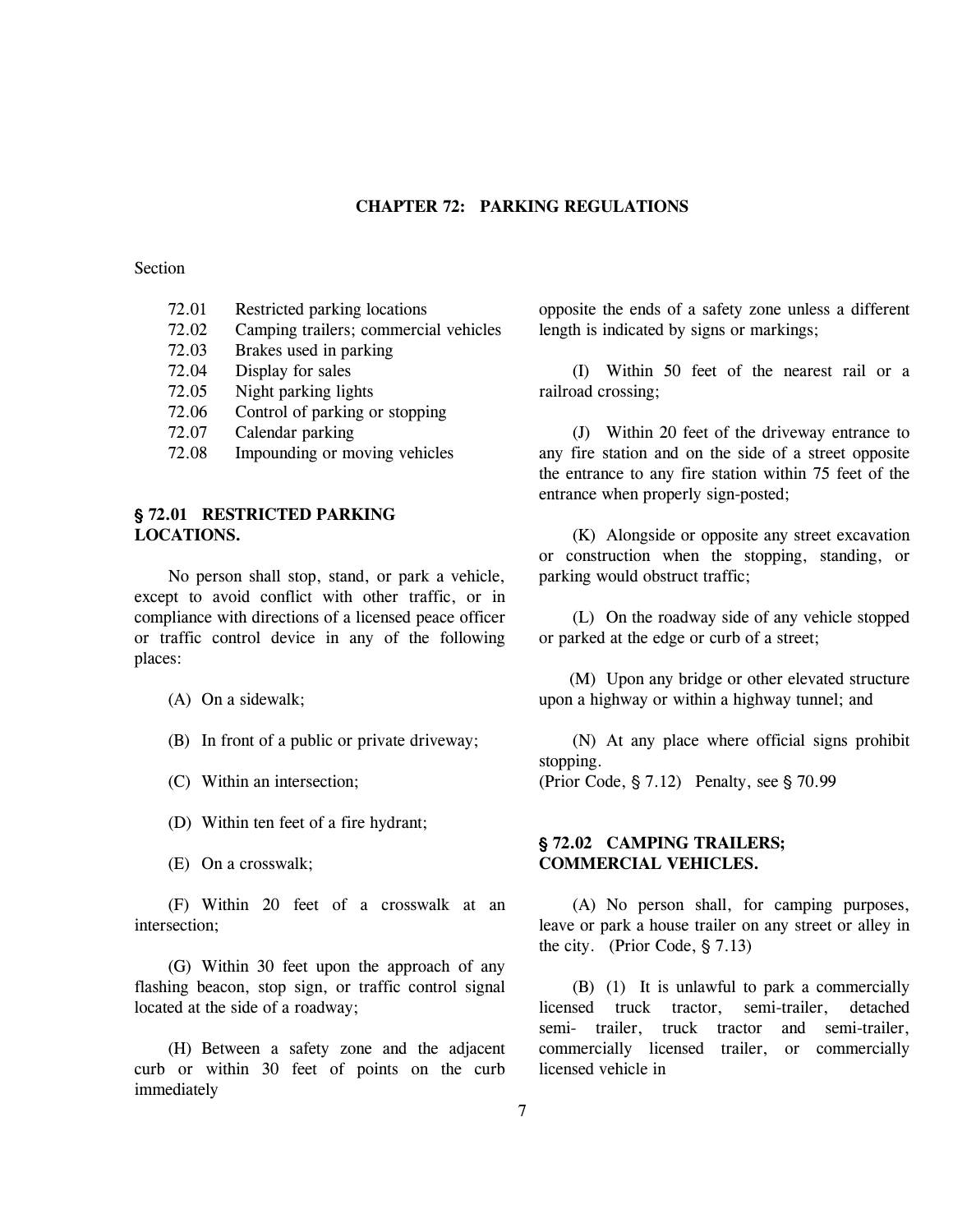excess of half-ton capacity on a city street, in a municipally-owned parking lot, or other public property.

(2) Parking commercial vehicles shall be permitted on the public streets for the purpose of necessary access to abutting property for loading or unloading or for rendering a service to the abutting property owner.

(3) It shall be unlawful to park a motor vehicle or heavy equipment of any kind upon the boulevards within the city.

(4) Upon an application duly made to the Director of Public Safety, special permission can be granted whereby on-street parking or the use of city-owned parking lots or public sidewalks may be allowed for commercial vehicles, for private reasons and purposes, including but not limited to construction work for the abutting property at the time or on the terms and conditions placed thereon by the Director of Public Safety. Upon complaint of any aggrieved person at any time and by reason of any special permission so granted, the Council shall at its next regular meeting after receiving a complaint call a hearing thereon to be held after ten days notice in writing to the applicant, complainant, and other persons as may appear to have an interest therein. After the hearing, the Council shall decide whether to terminate, continue, or redefine the terms of the permission and the decision shall be final and binding on all persons directly or indirectly interested therein, except that the Council may on its motion, reconsider the same.

(Ord. 153, passed 8-16-82) Penalty, see § 70.99

#### ' **72.03 BRAKES USED IN PARKING.**

No person driving or in charge of a motor vehicle shall permit it to stand unattended without effectively setting the brake thereon and turning the front wheels to the curb or side of the highway. (Prior Code,  $\S 7.14$ ) Penalty, see  $\S 70.99$ 

#### ' **72.04 DISPLAY FOR SALES.**

No person shall park any vehicle on any street for the purpose of displaying it for sale. (Prior Code,  $\S 7.15$ ) Penalty, see  $\S 70.99$ 

#### ' **72.05 NIGHT PARKING LIGHTS.**

No vehicle shall be left standing in a street or alley at night without a light or lights so displayed as to be visible from the rear or the front. (Prior Code,  $\S 7.23$ ) Penalty, see  $\S 70.99$ 

# ' **72.06 CONTROL OF PARKING OR STOPPING.**

No person shall stop or park a vehicle on a street or alley when directed or ordered to proceed by any peace officer invested by law with authority to direct, control, or regulate traffic. (Prior Code,  $\S 7.25$ ) Penalty, see  $\S 70.99$ 

#### ' **72.07 CALENDAR PARKING.**

During the period from November 1 through April 1 inclusive, all motor vehicles shall be parked on the even-numbered side of the street on the day bearing an even calendar date and on the oddnumbered side of the street during the days bearing an odd calendar date. For night-time parking, beginning at 6:00 p.m., the calendar date after midnight shall apply for the entire night, and until 6:00 p.m., of the following evening.

(Prior Code,  $\S 7.29$ ) Penalty, see  $\S 70.99$ 

# ' **72.08 IMPOUNDING OR MOVING VEHICLES.**

When any licensed peace officer finds a vehicle standing upon a street or municipally-owned parking lot in violation of any parking regulation, the officer is hereby authorized to require the driver or other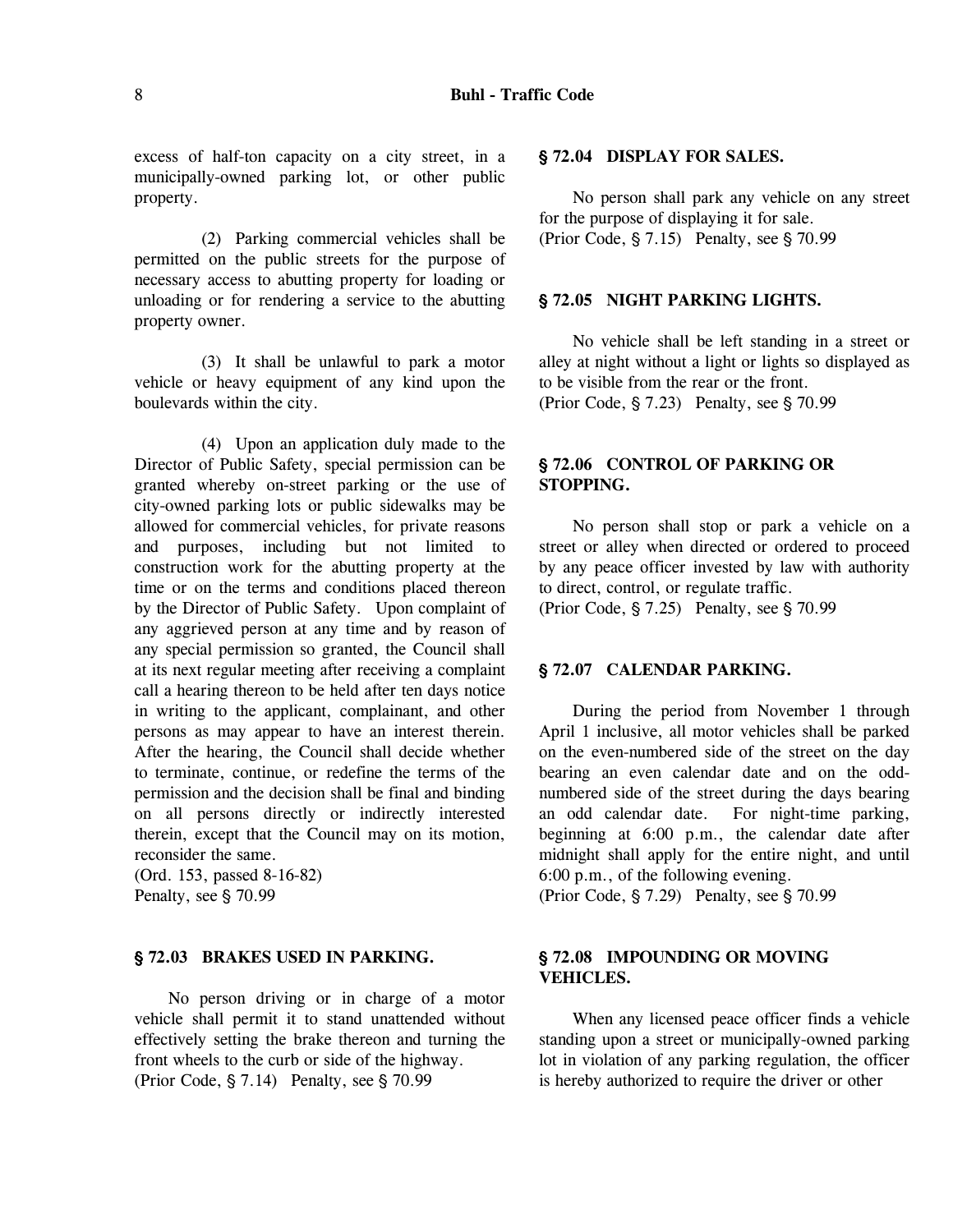person in charge of the vehicle to remove the same to a position in compliance with this chapter. When any licensed peace officer finds a vehicle unattended upon any street or municipally -owned parking lot in violation of any parking regulation, the officer is hereby authorized to impound the unlawfully parked vehicle and to provide for the removal thereof and to remove the same to a convenient garage or other facility or place of safety. If any charge shall be placed against the vehicle for cost of removal or storage, or both, by anyone called upon to assist therewith, the same shall be paid prior to removal from the place of storage or safekeeping. (Prior Code, § 7.31)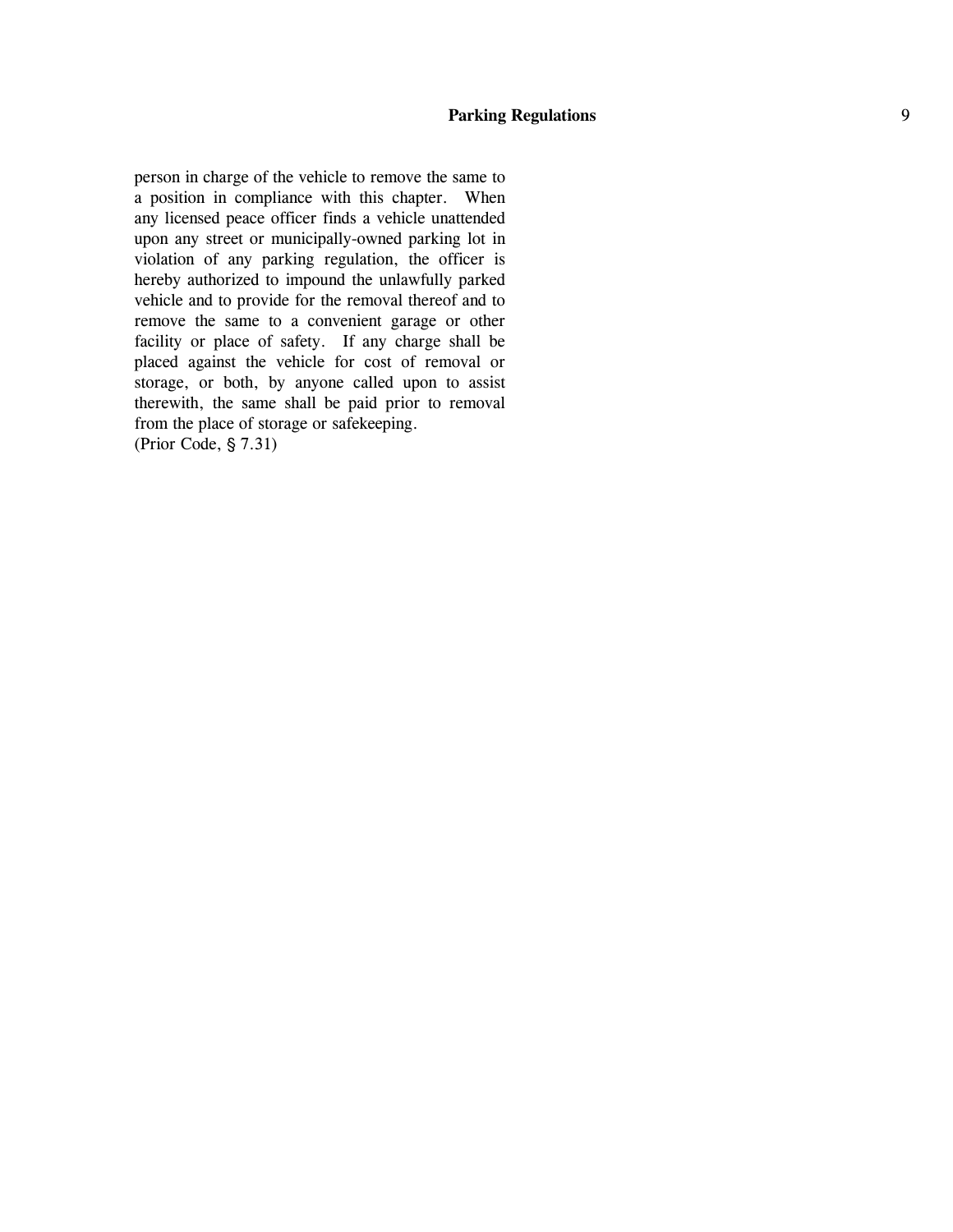**Buhl - Traffic Code**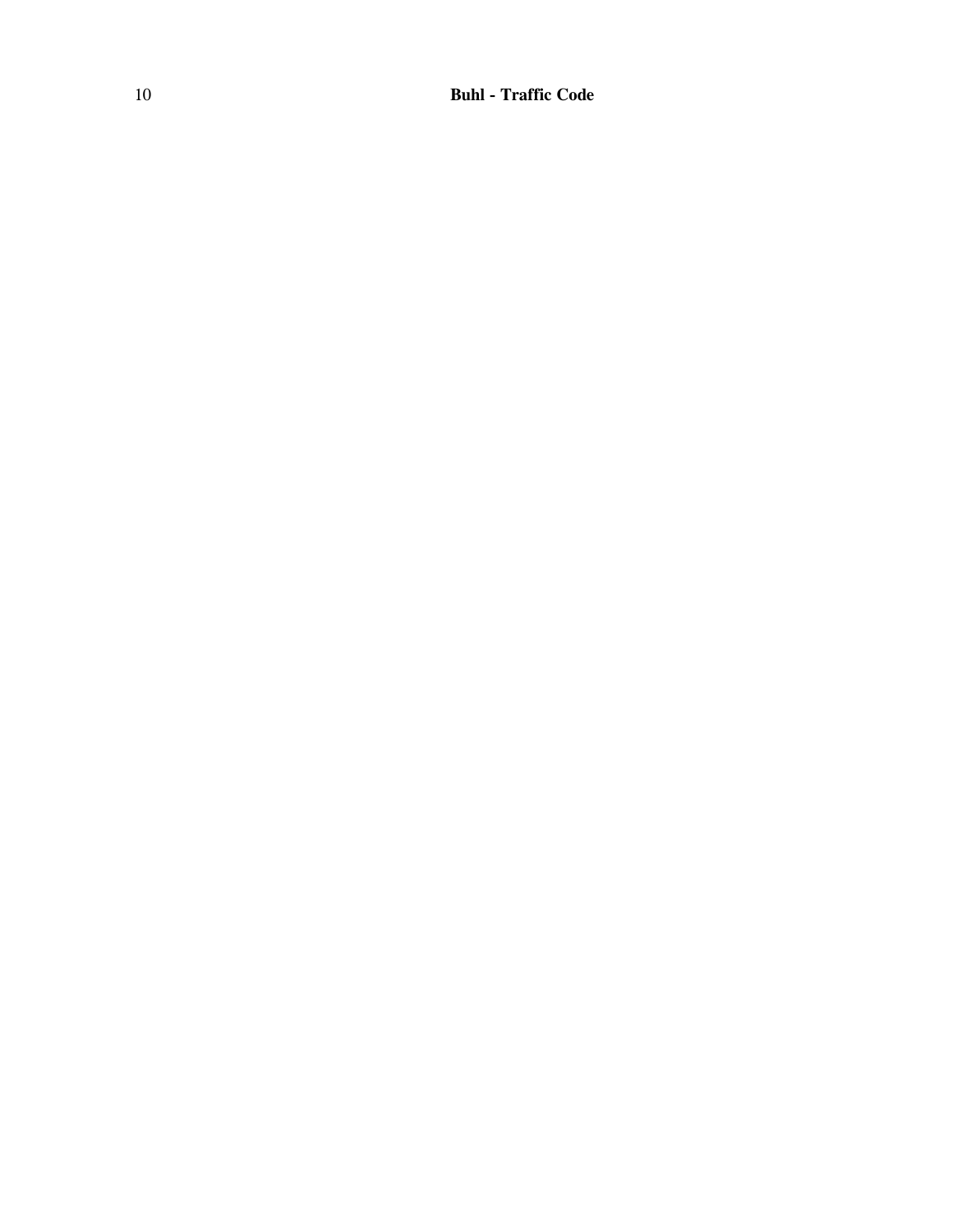# **CHAPTER 73: BICYCLES**

# **Section**

- 73.01 Rights and duties of rider
- 73.02 Carrying extra loads
- 73.03 Hitching to vehicles prohibited
- 73.04 Riding in city limits
- 73.05 Lights required

### ' **73.01 RIGHTS AND DUTIES OF RIDER.**

(A) Every person riding a bicycle upon the streets or alleys of Buhl shall have all the rights and duties a driver of a vehicle has, except as to provisions which by their nature cannot have application to bicycles. Every person shall have the bicycle equipped with lamps, reflectors, brakes, and other equipment as may be required by state law.

(B) Persons riding bicycles shall observe all traffic signs and stop at all stop signs. (Prior Code,  $\S$  7.03)

### ' **73.02 CARRYING EXTRA LOADS.**

(A) No bicycle shall be used to carry more persons at one time than the number for which it is designed or equipped, nor shall any person operating a bicycle carry any package, bundle, or article which prevents the driver from keeping at least one hand upon the handle bars.

(B) No person shall ride or propel a bicycle on a street or other public highway of the city with another person on the handlebars, or in any other position in front of the operator.

(Prior Code,  $\S 7.04$ ) Penalty, see  $\S 70.99$ 

# ' **73.03 HITCHING TO VEHICLES PROHIBITED.**

No person riding or operating a bicycle shall attach the same, himself, or herself to any vehicle upon a street or alley.

(Prior Code,  $\S 7.05$ ) Penalty, see  $\S 70.99$ 

### ' **73.04 RIDING IN CITY LIMITS.**

No person shall operate or ride a bicycle upon a sidewalk within the city. Persons riding upon a street or alley shall not ride more than two abreast. (Prior Code,  $\S 7.06$ ) Penalty, see  $\S 70.99$ 

## ' **73.05 LIGHTS REQUIRED.**

(A) Every bicycle propelled, ridden, or operated on the streets, alleys, or sidewalks within the city during the period from 30 minutes after sunset to 30 minutes before sunrise and at any other time when there is not sufficient light to render discernible any person on the streets, sidewalks, or alleys at a distance of 200 feet shall be equipped with a clear white, lighted lamp on the front of the bicycle visible under normal atmospheric conditions from a distance of at least 500 feet in front of the bicycle.

(B) Every bicycle shall also be equipped with a lamp at the rear exhibiting red light visible under like conditions from a distance of at least 500 feet to the rear of the bicycle or a red reflector visible 300 feet from the rear.

(Prior Code,  $\S 7.07$ ) Penalty, see  $\S 70.99$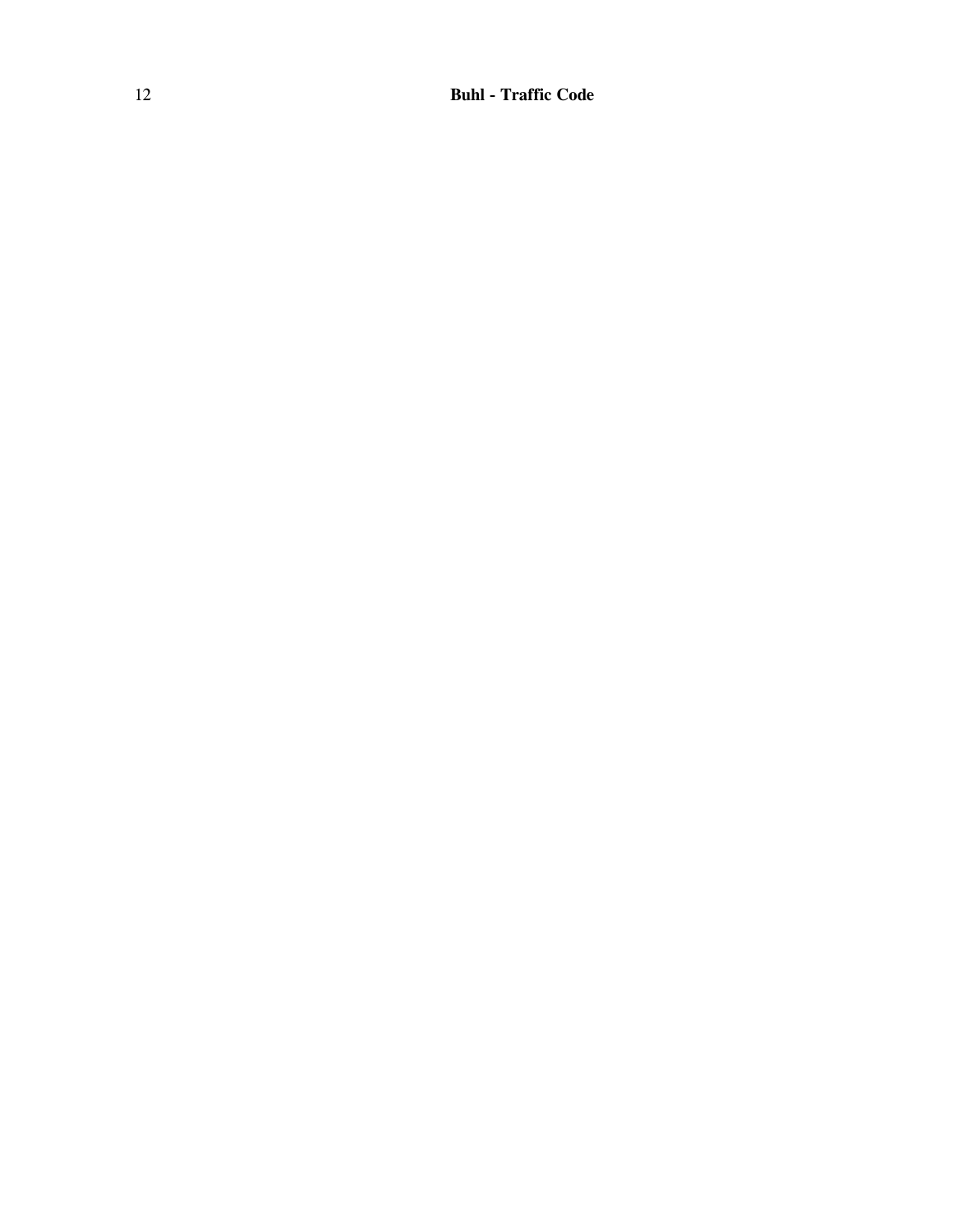## **CHAPTER 74: RECREATIONAL AND ALL-TERRAIN VEHICLES**

# **Section**

| 74.01 | Applicability               |            |     |
|-------|-----------------------------|------------|-----|
| 74.02 | Operation                   | procedures | and |
|       | requirements                |            |     |
| 74.03 | <b>Restricted locations</b> |            |     |
| 74.04 | Hours of operation          |            |     |
| 74.05 | Equipment                   |            |     |
|       |                             |            |     |
| 74.99 | Penalty                     |            |     |

#### ' **74.01 APPLICABILITY.**

All provisions of M.S. Chapter 169 and M.S. ' 84.992, as they may be amended from time to time, being the chapters regulating the use of motor vehicles, and all provisions regulating vehicular traffic, shall apply to the operation of all-terrain vehicles and snowmobiles upon the streets of the city.

(Ord. passed - -90)

### ' **74.02 OPERATION PROCEDURES AND REQUIREMENTS.**

(A) *Operation on roadways and public lands.* All-terrain vehicles and snowmobiles may be operated on roadways or public lands only as specified. It is unlawful to operate an all-terrain vehicle or snowmobile within the city, as follows:

(1) At a speed in excess of ten miles per hour;

(2) Other than in single file; and

(3) On any roadway in the city other than an alleyway.

(B) *Minimum age of operator.* It is unlawful for

a person under the age of 16 years to operate an all-terrain vehicle or snowmobile on any alley unless he or she has in his or her possession a valid driver's license and he or she is wearing a safety helmet, as approved by the Commissioner of Conservation. (Ord. passed  $-90$ ) Penalty, see  $\S$  74.99

### ' **74.03 RESTRICTED LOCATIONS.**

(A) *Private property.* It is unlawful to operate an all-terrain vehicle or snowmobile on private property

without the permission or consent of the owner or occupant.

(B) *Sidewalks and boulevards.* It is unlawful

operate an all-terrain vehicle or snowmobile on a sidewalk, boulevard or street in the city, except that an operator may cross a sidewalk, boulevard or street to obtain access to an alley if the crossing is made at an angle of approximately 90 degrees to the direction of the sidewalk, boulevard or street and provided further that the operator yields the right-of-way to all other pedestrian or vehicular traffic.

(Ord. passed  $-90$ ) Penalty, see  $\S$  74.99

#### $$74.04$  HOURS OF OPERATION.

It is unlawful to operate an all-terrain vehicle or snowmobile within the city limits between the hours of 10:30 p.m. and 7:30 a.m.

(Ord. passed  $-90$ ) Penalty, see  $\S$  74.99

to